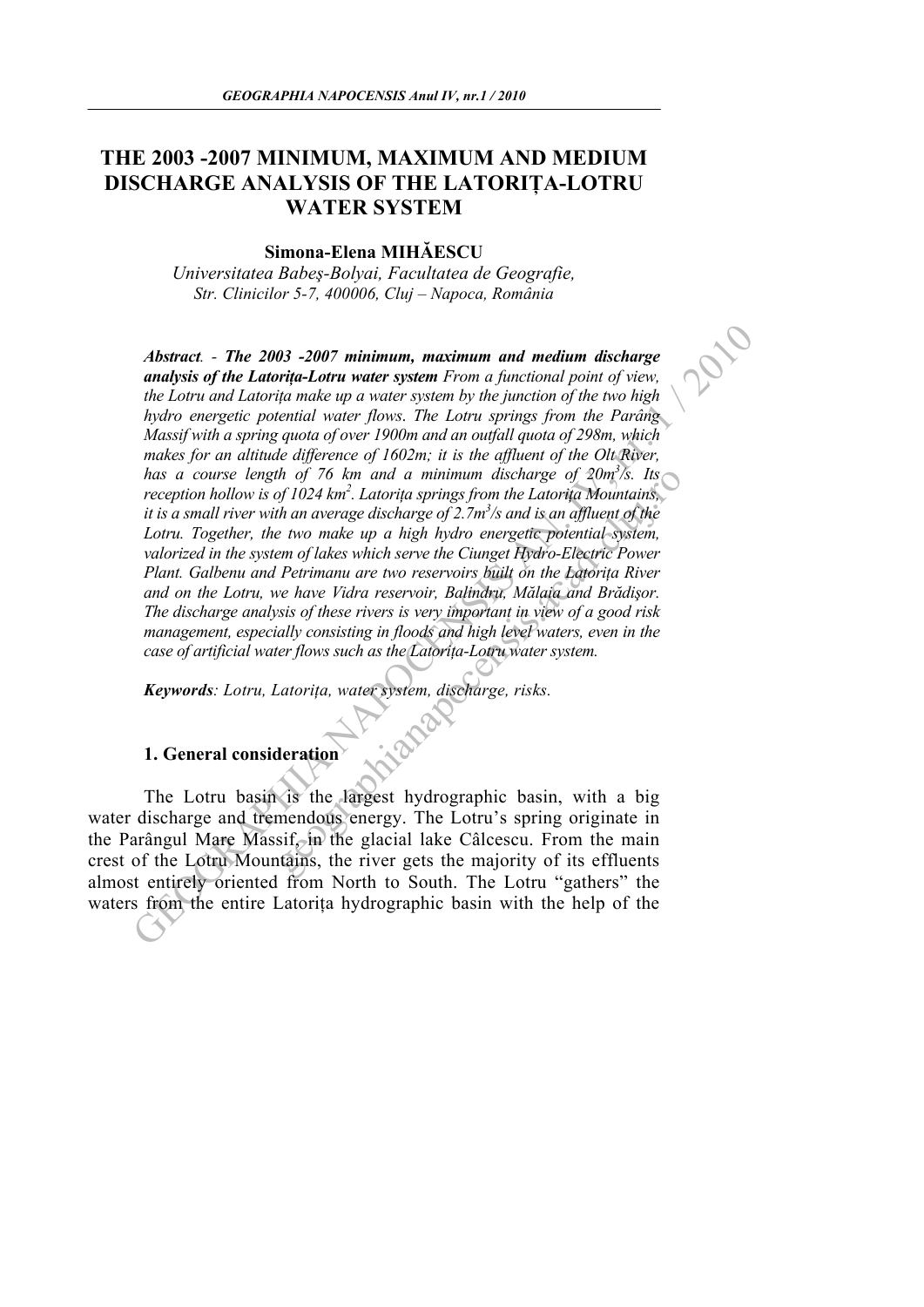latter, thus drastically increasing its discharge. The high discharge and energy of the Lotru River, determined by the great differences in the flow level, have constituted the premises of building one of the biggest hydro central in our country. In order to analyze the discharge of the Lotru River we have included in our study the data gathered from the hydrometric stations Voineasa, Gura Latoritei (on the Lotru), Mălaia and Valea lui Stan, and for Latoriţa, the station from Gura Latoriţei (on the Latorița). However, we must note that, given the fact that we are dealing with an artificial system, the discharges measured may not reflect the natural outflow. We shall, therefore, analyze the situation of the outflow between the 2003-2007 period.

#### **2. Medium discharge**

| natural outflow. We shall, therefore, analyze the situation of the outflow                                                                 |          |           |        |           |            |  |
|--------------------------------------------------------------------------------------------------------------------------------------------|----------|-----------|--------|-----------|------------|--|
| between the 2003-2007 period.                                                                                                              |          |           |        |           |            |  |
| 2. Medium discharge                                                                                                                        |          |           |        |           |            |  |
| The medium annual outflow of the rivers from the Lotru                                                                                     |          |           |        |           |            |  |
| basin is primarily influenced by the amount of<br>hydrographic                                                                             |          |           |        |           |            |  |
| precipitation, evapo-transpiration, the water's retention and subsidence                                                                   |          |           |        |           |            |  |
| and last, but not least, the geologic conditions of the studied region.                                                                    |          |           |        |           |            |  |
|                                                                                                                                            |          |           |        |           |            |  |
| Table 1 Medium discharge                                                                                                                   |          |           |        |           |            |  |
| Year/medium                                                                                                                                |          | Gura      |        | Valea lui | Gura       |  |
| discharge                                                                                                                                  | Voineasa | Latoriței | Mălaia | Stan      | Latoritei  |  |
| (mc/s)                                                                                                                                     |          | (Lotru)   |        |           | (Latorița) |  |
| 2003                                                                                                                                       | 0,36     | 1,91      | 16,8   | 1,31      | 1,91       |  |
| 2004                                                                                                                                       | 0,61     | 3,15      | 20,2   | 3,2       | 3,15       |  |
| 2005                                                                                                                                       | 2,03     | 3,96      | 33     | 2,79      | 3,96       |  |
| 2006                                                                                                                                       | 0,81     | 2,42      | 27,4   | 2,07      | 2,42       |  |
| 2007                                                                                                                                       | 0,85     | 2,46      | 21,6   | 2,85      | 2,46       |  |
| *source: Romanian Waters, Vâlcea                                                                                                           |          |           |        |           |            |  |
| Considering the situation of the medium discharges within the                                                                              |          |           |        |           |            |  |
| 2003-2007 period we can observe a discharge growth until the year 2005,                                                                    |          |           |        |           |            |  |
| [2.03 m <sup>3</sup> /s at Voineasa, $3.96$ m <sup>3</sup> /s at Gura Latoriței, 33 m <sup>3</sup> /s at Mălaia, 2.79                      |          |           |        |           |            |  |
| m <sup>3</sup> /s at Valea lui Stan and 3.96 m <sup>3</sup> /s at Gura Latoritei (Latorita) specific                                       |          |           |        |           |            |  |
| values for 2005] when we record the highest values, mainly because of the                                                                  |          |           |        |           |            |  |
| huge quantity of precipitations within the Lotru hydrographic basin but                                                                    |          |           |        |           |            |  |
| also because of the low evaporation rate. On the other hand, in the<br>following years, 2006 and 2007, the discharge variation is going to |          |           |        |           |            |  |
| decrease, being influenced by droughty periods (Table 1).                                                                                  |          |           |        |           |            |  |
|                                                                                                                                            |          |           |        |           |            |  |

76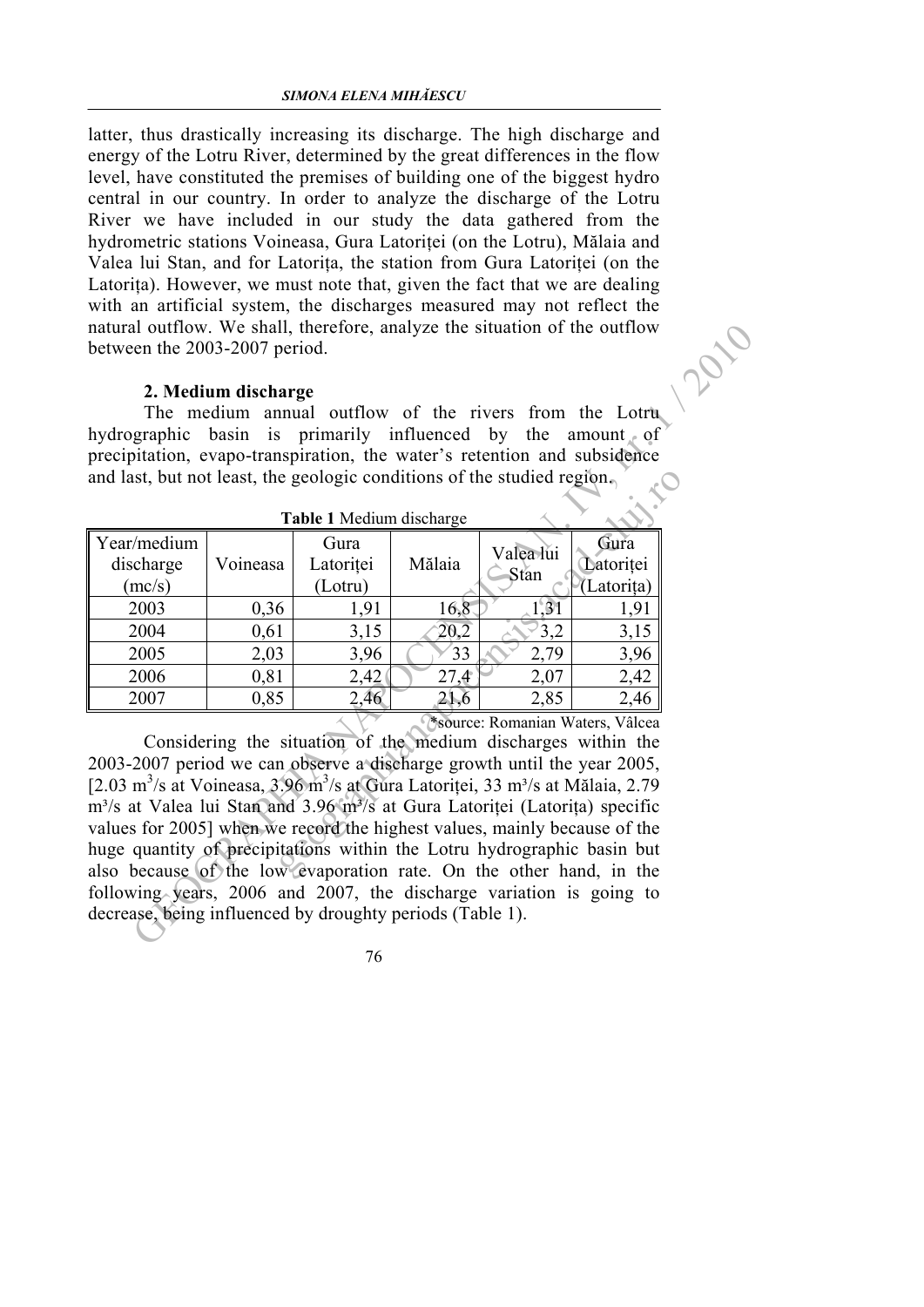After an analysis of the medium discharge for the Latorita River we can observe the same situation, a progressive growth starting with the year 2003 until 2005 when we record the peek of the medium discharge values (caused by abundant precipitations), followed by a decrease in the years 2006 and 2007.

Fig. II continuously moved to the same of the same of the content of the same of the case of the case of the same of the same of the same of the same of the same of the same of the same of the same of the same of the same Regarding the medium season-based outflow repartition we will observe that during the cold season the medium outflow reaches values of about 20% from the total and is influenced by the quantity of precipitations but also by the thermal air regime. Spring is the season with the most important outflow, mostly due to snow melting, a large quantity of liquid precipitations but also, because of low evaporation. Although precipitations are abundant, during the summer time the medium outflow decreases dramatically, especially because of increased evaporation. During this time of the year approximately 20% of the annual outflow takes place. During the autumn the medium outflow percentage revolves around 15% mainly because of large quantities of precipitations and a relatively low evaporation.

#### **3. Maximum and minimum discharge**

In reference to the minimum and maximum discharges recorded within the Lotru-Latorita water system we have to specify that these



*Fig. 1 Lotru River – maximum and minimum discharge* 

geographianal minimum discharge<br>
and minimum and maximum discharges recorded<br>
and water system we have to specify that these<br>
clurregularities" are<br>
the cause of articular<br>
struggeor of articular<br>
struggeor being that we<br> "irregularities" are the cause of articular situations. What we  $are$  talking about here are the maximum discharges which have been influenced by high quantities of precipitations in a short period of time, or minimum discharges as

consequence of long droughty periods. We do observe that the difference between the  $maximum$  and minimum discharge during a year is remarkable. For the Lotru River, the biggest difference value was recorded in 2004, when the difference was of over 100  $m<sup>3</sup>$ . In the case of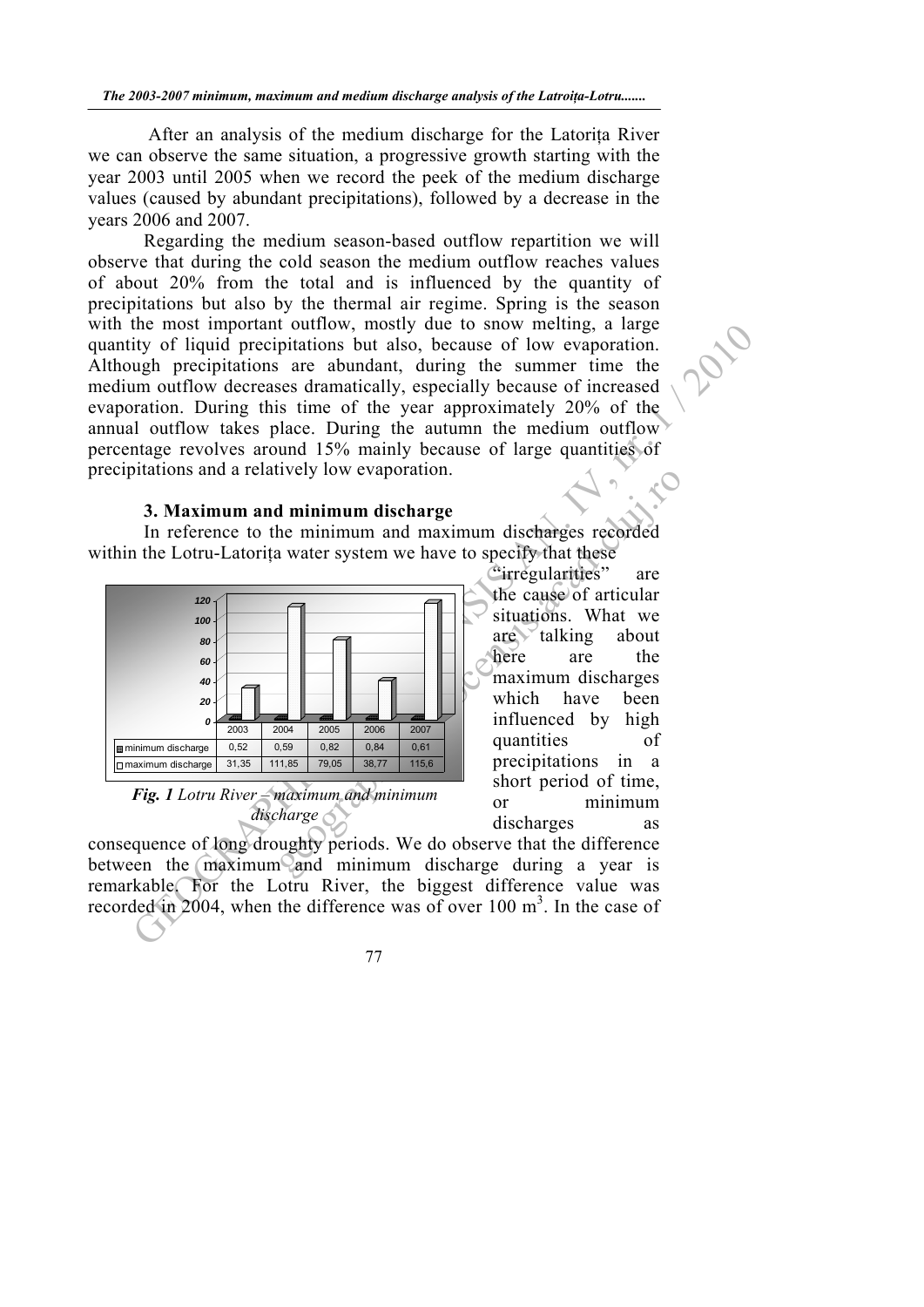the Latorita River the differences are somewhat smaller due to lower general discharges. We will note that the highest difference was also recorded in the year 2004, a year where periods of excessive rains and drought alternated thus granting the climatic factor a great impact on the hydrographic basin.

The maximum discharge is the most important phase in a river's discharge regime because, in order to execute and use hydro technical facilities, we must keep in

mind that there is a possibility of having destructive effects as consequence of floods and deluges. Generally, this phase occurs at the end of the cold season, when the melting of snow is accompanied by high precipitation levels.



*Fig. 2 Latoriţa River - minimum and maximum discharge Latorita* 

Minimum discharge is recorded both during winter and summer. During winter, it is because of the fact that most of the precipitations in the water pool take on a solid form and are quartered in the snow mantle, or because of  $\log$  term low temperatures, followed by the frost, which, in

the case of some smaller rivers turns into a complete frosting of the river flow. On the other hand, during the warm season it is due to high evaporation and it can have serious consequences which can recoil on the population's water supply as well as on the economy.

because of the fact that<br>
most<br>
most<br>
most<br>
most<br>
most<br>
most<br>
most<br>
most<br>
most<br>
most<br>
most<br>
most<br>
most<br>
most<br>
most<br>
most<br>
most<br>
most<br>
e or the fact that<br>
most<br>
words<br>
words in the water pool take on a<br>
equality for mode ar Returning to the minimum and maximum discharges recorded on the Lotru and Latorita, we can observe very high values in the years 2004 and 2007, two years with long periods rich in precipitations, while the minimum discharges are recorded in the year 2003, characterized by a pluviometric residue. The same situation is recorded in the case of Latorita, the biggest recorded discharge within the given period of time was in 2004 and the lowest in 2003 (Figure 1 and 2).

78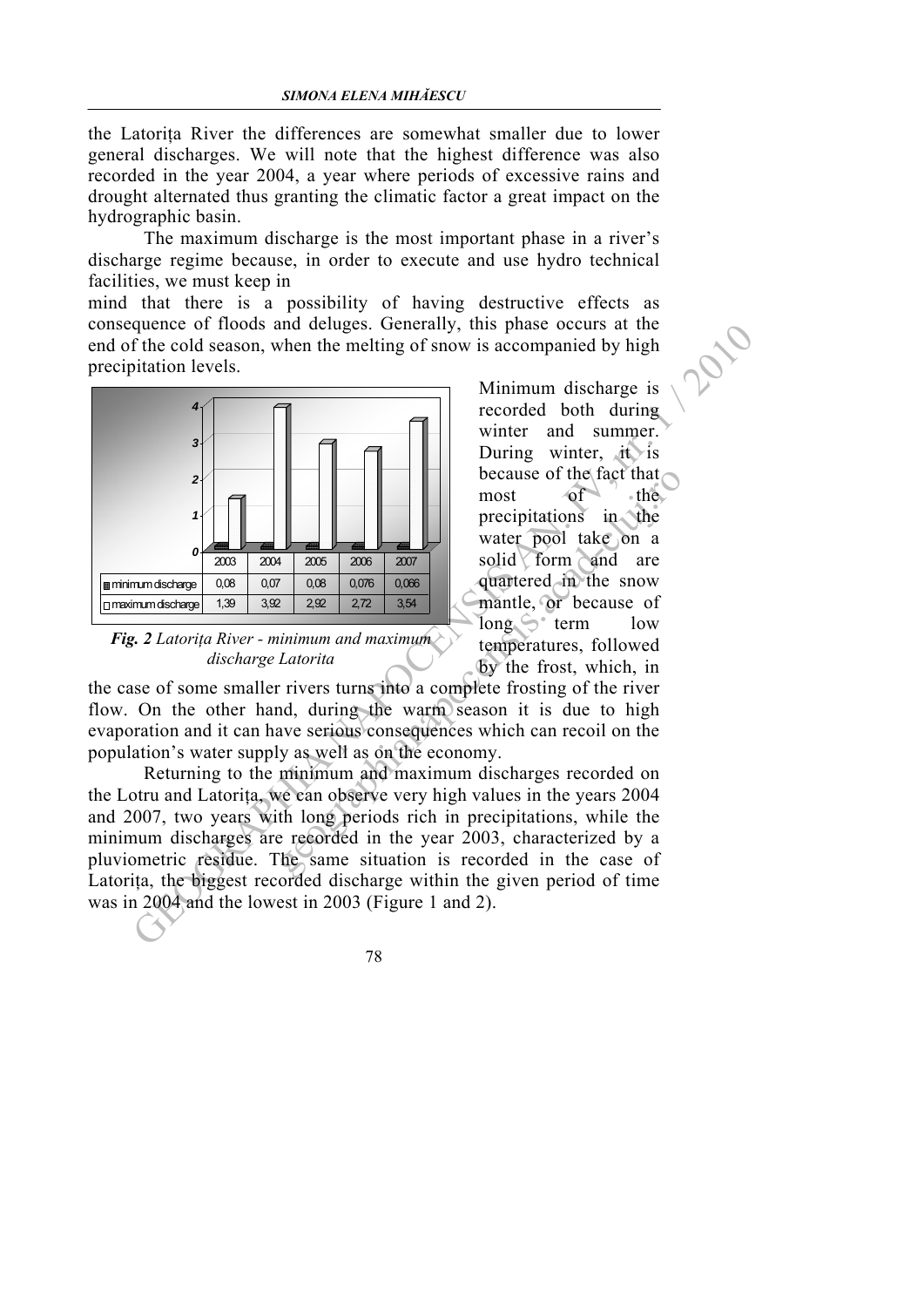Why it is important for us to know these special river discharges situations? Because, if we were to face critical situations, whether it is about deluges, big water levels, floods, or low water levels, these situations must be dealt with as quickly as possible and with less possible damage. Risk assessment, in the case of rivers from the Lotru- Latoriţa water system, involves a monitoring activity of all medium, maximum and minimum discharges from every hydrometric station within the system, data interpreting and taking measures for preventing or



*Fig. 3 Lotru hydro-electrical plant (according to Pop, 1996)* 

eliminating special situations. In order to  $d\theta$  so, a first and primary condition is to have good collaboration and communication between hydrometric stations so that the best measures to be taken in the shortest of time. Along the course of the Lotru River four hydro energetic facilities have been built, which, together with the ones on the Latoriţa serve the Ciunget Hydro Electric Power Plant (Figure 3). For both of the named rivers we are dealing with waterfall systems. The water coming from the rivers' discharge, from their effluents, but also from precipitations is stored in the barrier pool and the water there is a source of energy for the pool downstream. Since we are dealing with artificial water flows the problem of devastating floods is less probable, the deluge

79